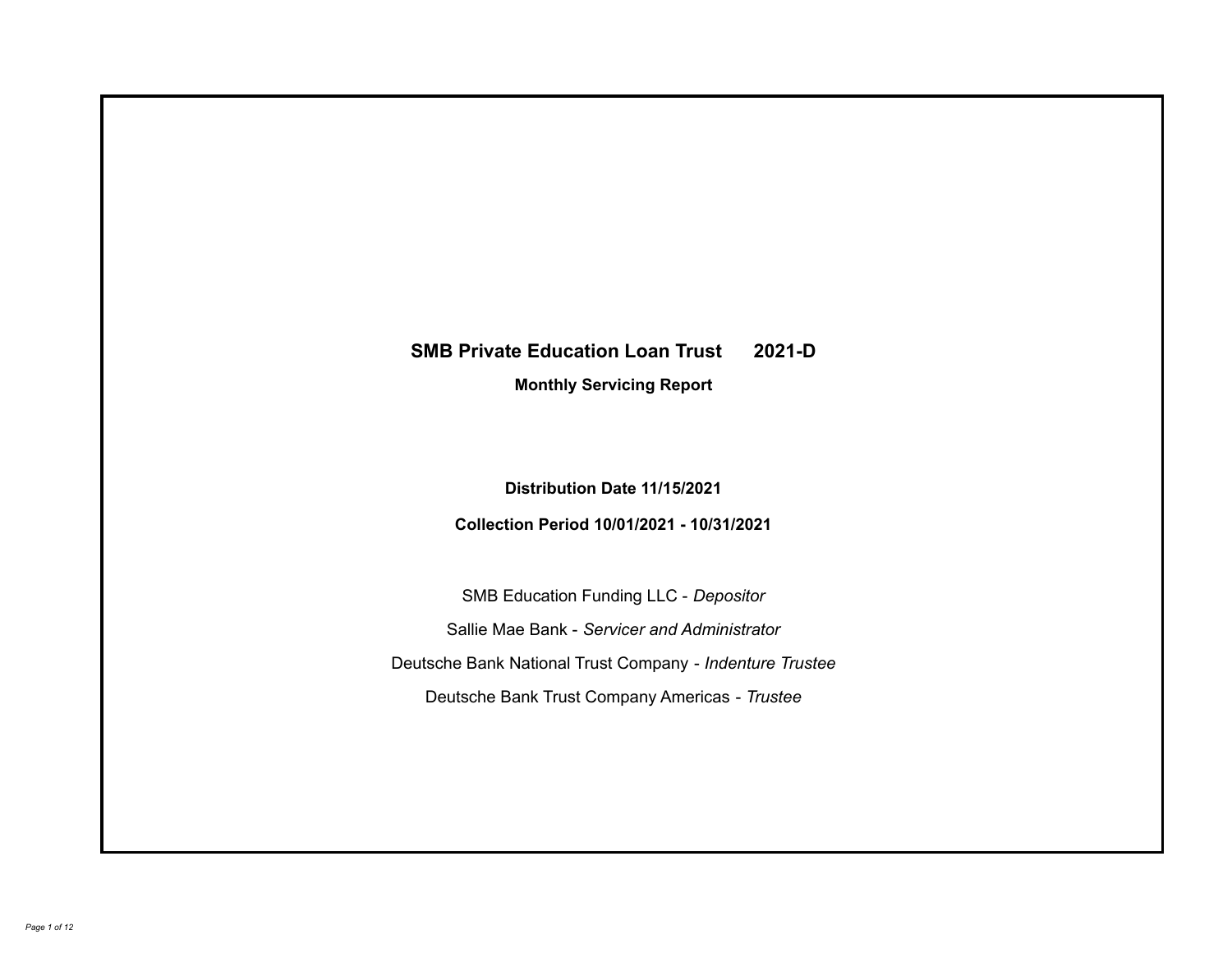A

| <b>Student Loan Portfolio Characteristics</b>                  | <b>Settlement Date</b><br>08/18/2021 | 09/30/2021                        | 10/31/2021                        |
|----------------------------------------------------------------|--------------------------------------|-----------------------------------|-----------------------------------|
| <b>Principal Balance</b><br>Interest to be Capitalized Balance | \$512,648,190.89<br>36,700,624.47    | \$501,433,532.33<br>38,044,841.43 | \$495,888,527.70<br>36,652,650.59 |
| Pool Balance                                                   | \$549,348,815.36                     | \$539,478,373.76                  | \$532,541,178.29                  |
| Weighted Average Coupon (WAC)                                  | 8.56%                                | 8.57%                             | 8.57%                             |
| Weighted Average Remaining Term                                | 142.10<br>42,716                     | 142.01<br>42,122                  | 141.20<br>41,654                  |
| Number of Loans                                                | 41,477                               | 40,898                            | 40,451                            |
| Number of Borrowers<br>Pool Factor                             |                                      | 0.982032469                       | 0.969404436                       |
| Since Issued Total Constant Prepayment Rate (1)                |                                      | 14.49%                            | 14.36%                            |

| <b>Debt Securities</b> | Cusip/Isin | 10/15/2021       | 11/15/2021       |
|------------------------|------------|------------------|------------------|
| A1A                    | 78449MAA4  | \$361,388,001.28 | \$354,605,420.26 |
| A <sub>1</sub> B       | 78449MAB2  | \$99,334,398.26  | \$97,470,076.25  |
|                        | 78449MAC0  | \$40,000,000.00  | \$40,000,000.00  |

| $\sim$<br>$\mathbf{\mathbf{\mathsf{\omega}}}$ | <b>Certificates</b> | Cusip/Isin | 10/15/2021   | 11/15/2021   |
|-----------------------------------------------|---------------------|------------|--------------|--------------|
|                                               | Residual            | 78449MAD8  | \$100,000.00 | \$100,000.00 |

| <b>Account Balances</b> | 10/15/2021                                   | 11/15/2021  |
|-------------------------|----------------------------------------------|-------------|
| Reserve Account Balance | J0.408.00<br>$\overline{10}$<br>$\mathbf{u}$ | ,400,408.00 |

| ᄂ | <b>Asset / Liability</b>               | 10/15/2021       | 11/15/2021       |
|---|----------------------------------------|------------------|------------------|
|   | Overcollateralization Percentage       | 7.18%            | 7.60%            |
|   | Specified Overcollateralization Amount | \$107,895,674.75 | \$106,508,235.66 |
|   | Actual Overcollateralization Amount    | \$38,755,974.22  | \$40,465,681.78  |

(1) For additional information, see 'Since Issued CPR Methodology' found in section VIII of this report .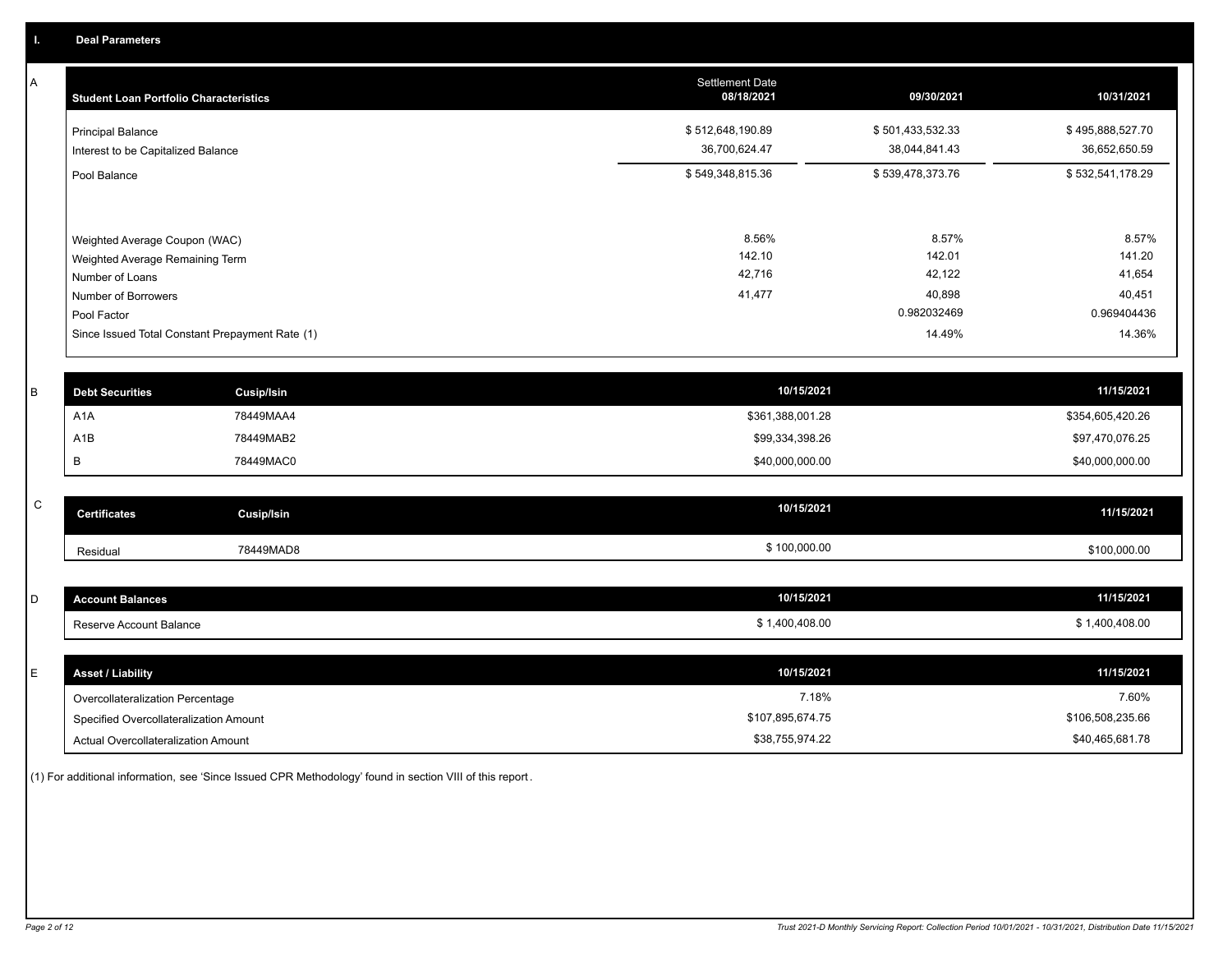## **II. 2021-D Trust Activity 10/01/2021 through 10/31/2021**

## A **Student Loan Principal Receipts**

| 0.00<br>72,539.05 |
|-------------------|
|                   |
|                   |
| 0.00              |
| 7,184,562.61      |
|                   |

#### B **Student Loan Interest Receipts**

| <b>Total Interest Receipts</b>  | \$2,270,248.03 |
|---------------------------------|----------------|
| Other Interest Deposits         | 1,955.38       |
| Servicer Interest Reimbursement | 0.00           |
| Seller Interest Reimbursement   | 0.00           |
| Borrower Interest               | 2,268,292.65   |

| С       | <b>Recoveries on Realized Losses</b>                             | \$1,387.19     |
|---------|------------------------------------------------------------------|----------------|
| D       | <b>Investment Income</b>                                         | \$380.67       |
| E.      | <b>Funds Borrowed from Next Collection Period</b>                | \$0.00         |
| F.      | <b>Funds Repaid from Prior Collection Period</b>                 | \$0.00         |
| G       | Loan Sale or Purchase Proceeds                                   | \$0.00         |
| H       | Initial Deposits to Distribution Account                         | \$0.00         |
|         | <b>Excess Transferred from Other Accounts</b>                    | \$0.00         |
| J       | <b>Borrower Benefit Reimbursements</b>                           | \$0.00         |
| K       | <b>Other Deposits</b>                                            | \$0.00         |
|         | <b>Other Fees Collected</b>                                      | \$0.00         |
| м       | <b>AVAILABLE FUNDS</b>                                           | \$9,529,117.55 |
| N       | Non-Cash Principal Activity During Collection Period             | \$1,712,097.03 |
| $\circ$ | Aggregate Purchased Amounts by the Depositor, Servicer or Seller | \$74,494.43    |
| P       | Aggregate Loan Substitutions                                     | \$0.00         |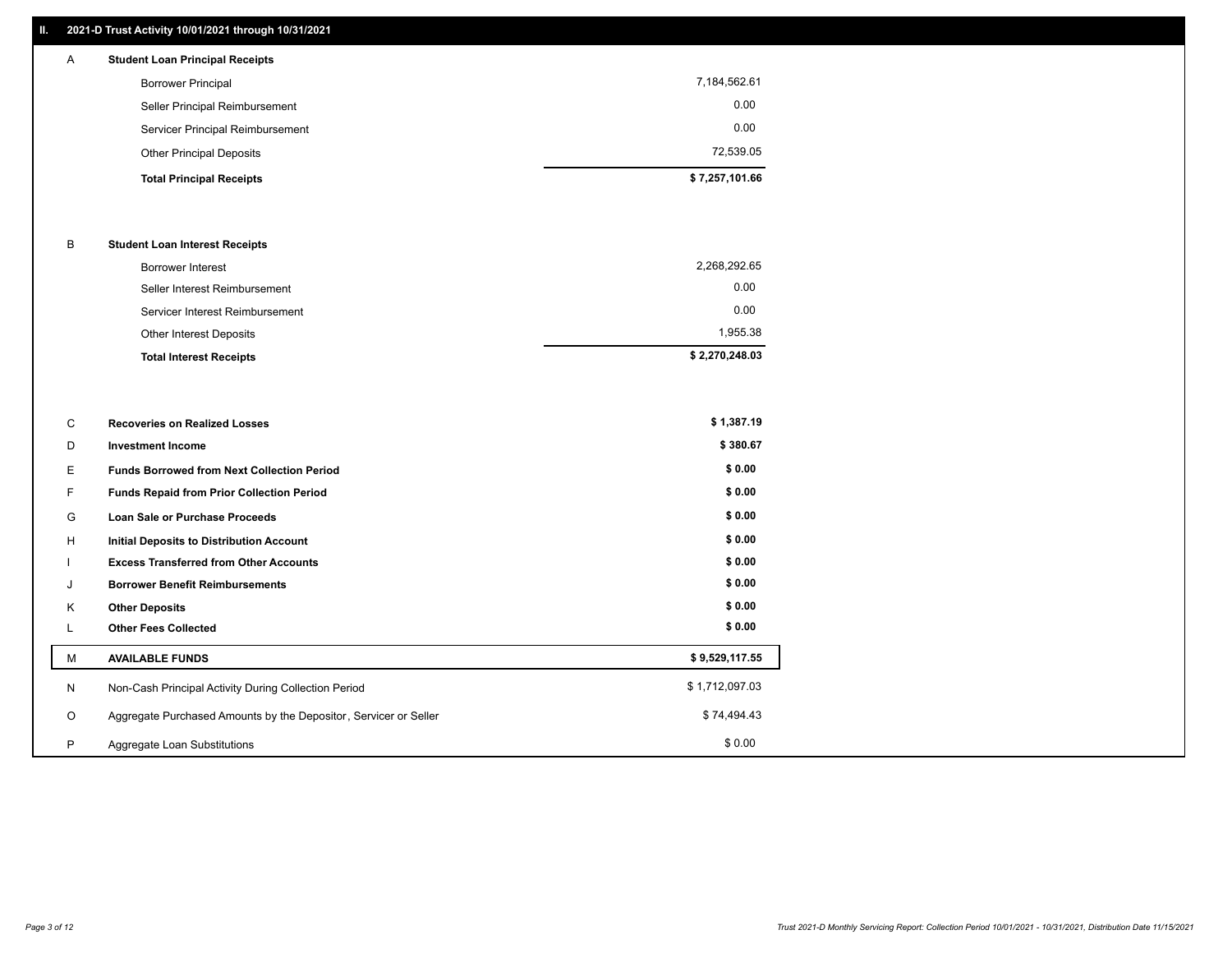|                   |                       |                          |         |                                                           | <b>Loans by Repayment Status</b> |                            |                          |         |                                                           |                |                            |
|-------------------|-----------------------|--------------------------|---------|-----------------------------------------------------------|----------------------------------|----------------------------|--------------------------|---------|-----------------------------------------------------------|----------------|----------------------------|
|                   |                       |                          |         | 10/31/2021                                                |                                  |                            |                          |         | 09/30/2021                                                |                |                            |
|                   |                       | <b>Wtd Avg</b><br>Coupon | # Loans | Principal and<br><b>Interest Accrued</b><br>to Capitalize | % of Principal                   | % of Loans in<br>Repay (1) | <b>Wtd Avg</b><br>Coupon | # Loans | Principal and<br><b>Interest Accrued</b><br>to Capitalize | % of Principal | % of Loans in<br>Repay (1) |
| INTERIM:          | IN SCHOOL             | 9.63%                    | 6,009   | \$80,826,195.51                                           | 15.177%                          | $-$ %                      | 9.63%                    | 6,504   | \$86,989,884.20                                           | 16.125%        | $-$ %                      |
|                   | GRACE                 | 9.46%                    | 2,929   | \$40,701,460.14                                           | 7.643%                           | $-$ %                      | 9.49%                    | 3,095   | \$42,989,626.94                                           | 7.969%         | $-$ %                      |
|                   | <b>DEFERMENT</b>      | 8.99%                    | 1,965   | \$26,965,711.90                                           | 5.064%                           | $-$ %                      | 8.98%                    | 1,880   | \$25,438,477.21                                           | 4.715%         | $-$ %                      |
| <b>REPAYMENT:</b> | <b>CURRENT</b>        | 8.19%                    | 29,604  | \$368,228,002.38                                          | 69.145%                          | 95.881%                    | 8.17%                    | 29,356  | \$365,669,874.16                                          | 67.782%        | 95.212%                    |
|                   | 30-59 DAYS DELINQUENT | 8.77%                    | 363     | \$4,913,715.16                                            | 0.923%                           | 1.279%                     | 8.81%                    | 380     | \$5,410,589.01                                            | 1.003%         | 1.409%                     |
|                   | 60-89 DAYS DELINQUENT | 9.07%                    | 202     | \$2,748,763.28                                            | 0.516%                           | 0.716%                     | 8.70%                    | 189     | \$2,671,276.80                                            | 0.495%         | 0.696%                     |
|                   | 90+ DAYS DELINQUENT   | 9.34%                    | 113     | \$1,514,541.61                                            | 0.284%                           | 0.394%                     | 8.92%                    | 90      | \$1,270,029.35                                            | 0.235%         | 0.331%                     |
|                   | FORBEARANCE           | 8.78%                    | 469     | \$6,642,788.31                                            | 1.247%                           | 1.730%                     | 8.91%                    | 628     | \$9,038,616.09                                            | 1.675%         | 2.353%                     |
| <b>TOTAL</b>      |                       |                          | 41,654  | \$532,541,178.29                                          | 100.00%                          | 100.00%                    |                          | 42,122  | \$539,478,373.76                                          | 100.00%        | 100.00%                    |

Percentages may not total 100% due to rounding \*

1 Loans classified in "Repayment" include any loan for which interim interest only, \$25 fixed payments or full principal and interest payments are due.

|                 |                                                                                                                              |                          |            |                                                                  | <b>Loans by Borrower Status</b> |                                |                          |         |                                                                  |                |                                |
|-----------------|------------------------------------------------------------------------------------------------------------------------------|--------------------------|------------|------------------------------------------------------------------|---------------------------------|--------------------------------|--------------------------|---------|------------------------------------------------------------------|----------------|--------------------------------|
|                 |                                                                                                                              |                          | 10/31/2021 |                                                                  |                                 |                                | 09/30/2021               |         |                                                                  |                |                                |
|                 |                                                                                                                              | <b>Wtd Avg</b><br>Coupon | # Loans    | <b>Principal and</b><br><b>Interest Accrued</b><br>to Capitalize | % of Principal                  | % of Loans in<br>P&I Repay (2) | <b>Wtd Avg</b><br>Coupon | # Loans | <b>Principal and</b><br><b>Interest Accrued</b><br>to Capitalize | % of Principal | % of Loans in<br>P&I Repay (2) |
| <b>INTERIM:</b> | IN SCHOOL                                                                                                                    | 9.09%                    | 12,007     | \$166,068,213.60                                                 | 31.184%                         | $-$ %                          | 9.09%                    | 13,033  | \$178,862,663.59                                                 | 33.155%        | $-$ %                          |
|                 | <b>GRACE</b>                                                                                                                 | 8.91%                    | 5,886      | \$82,575,175.02                                                  | 15.506%                         | $-$ %                          | 8.93%                    | 6,214   | \$87,121,257.01                                                  | 16.149%        | $-$ %                          |
|                 | <b>DEFERMENT</b>                                                                                                             | 8.53%                    | 3,555      | \$48,888,046.40                                                  | 9.180%                          | $-$ %                          | 8.53%                    | 3,385   | \$46,181,750.80                                                  | 8.560%         | $-$ %                          |
| P&I REPAYMENT:  | <b>CURRENT</b>                                                                                                               | 8.04%                    | 19,126     | \$220,053,777.01                                                 | 41.321%                         | 93.636%                        | 7.97%                    | 18,278  | \$209,980,558.43                                                 | 38.923%        | 92.375%                        |
|                 | 30-59 DAYS DELINQUENT                                                                                                        | 8.66%                    | 319        | \$4,317,144.85                                                   | 0.811%                          | 1.837%                         | 8.79%                    | 327     | \$4,715,682.81                                                   | 0.874%         | 2.075%                         |
|                 | 60-89 DAYS DELINQUENT                                                                                                        | 9.10%                    | 188        | \$2,570,276.42                                                   | 0.483%                          | 1.094%                         | 8.63%                    | 172     | \$2,368,760.05                                                   | 0.439%         | 1.042%                         |
|                 | 90+ DAYS DELINQUENT                                                                                                          | 9.37%                    | 104        | \$1,425,756.68                                                   | 0.268%                          | 0.607%                         | 8.82%                    | 85      | \$1,209,084.98                                                   | 0.224%         | 0.532%                         |
|                 | <b>FORBEARANCE</b>                                                                                                           | 8.78%                    | 469        | \$6,642,788.31                                                   | 1.247%                          | 2.827%                         | 8.91%                    | 628     | \$9,038,616.09                                                   | 1.675%         | 3.976%                         |
| <b>TOTAL</b>    | Percentages may not total 100% due to rounding                                                                               |                          | 41,654     | \$532,541,178.29                                                 | 100.00%                         | 100.00%                        |                          | 42,122  | \$539,478,373.76                                                 | 100.00%        | 100.00%                        |
|                 | 2 Loans classified in "P&I Repayment" includes only those loans for which scheduled principal and interest payments are due. |                          |            |                                                                  |                                 |                                |                          |         |                                                                  |                |                                |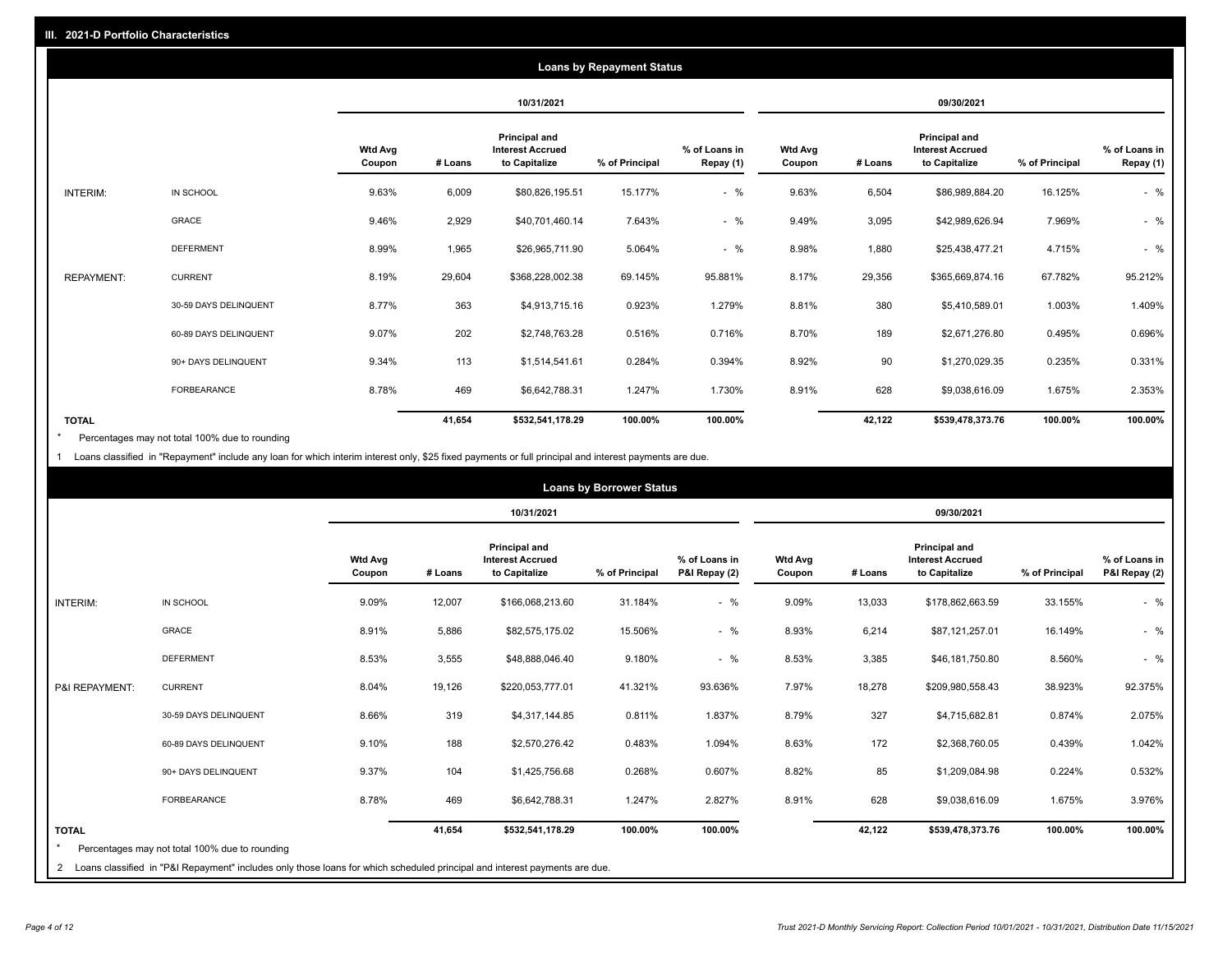|                                                                                                  | 10/31/2021       | 9/30/2021        |
|--------------------------------------------------------------------------------------------------|------------------|------------------|
| Pool Balance                                                                                     | \$532,541,178.29 | \$539,478,373.76 |
| Total # Loans                                                                                    | 41,654           | 42,122           |
| Total # Borrowers                                                                                | 40,451           | 40,898           |
| Weighted Average Coupon                                                                          | 8.57%            | 8.57%            |
| Weighted Average Remaining Term                                                                  | 141.20           | 142.01           |
| Percent of Pool - Cosigned                                                                       | 92.0%            | 91.9%            |
| Percent of Pool - Non Cosigned                                                                   | 8.0%             | 8.1%             |
| Borrower Interest Accrued for Period                                                             | \$3,589,979.48   | \$5,180,122.61   |
| Outstanding Borrower Interest Accrued                                                            | \$40,005,978.93  | \$40,882,118.15  |
| Gross Principal Realized Loss - Periodic *                                                       | \$434,737.04     | \$185,556.79     |
| Gross Principal Realized Loss - Cumulative *                                                     | \$620,293.83     | \$185,556.79     |
| Recoveries on Realized Losses - Periodic                                                         | \$1,387.19       | \$5,175.92       |
| Recoveries on Realized Losses - Cumulative                                                       | \$6,563.11       | \$5,175.92       |
| Net Losses - Periodic                                                                            | \$433,349.85     | \$180,380.87     |
| Net Losses - Cumulative                                                                          | \$613,730.72     | \$180,380.87     |
| Non-Cash Principal Activity - Capitalized Interest                                               | \$2,148,769.61   | \$653,844.71     |
| Since Issued Total Constant Prepayment Rate (CPR) (1)                                            | 14.36%           | 14.49%           |
| <b>Loan Substitutions</b>                                                                        | \$0.00           | \$0.00           |
| <b>Cumulative Loan Substitutions</b>                                                             | \$0.00           | \$0.00           |
| <b>Unpaid Servicing Fees</b>                                                                     | \$0.00           | \$0.00           |
| <b>Unpaid Administration Fees</b>                                                                | \$0.00           | \$0.00           |
| <b>Unpaid Carryover Servicing Fees</b>                                                           | \$0.00           | \$0.00           |
| Note Interest Shortfall                                                                          | \$0.00           | \$0.00           |
| Loans in Modification                                                                            | \$16,003,667.39  | \$16,210,433.61  |
| % of Loans in Modification as a % of Loans in Repayment (P&I)                                    | 7.01%            | 7.43%            |
|                                                                                                  |                  |                  |
| % Annualized Gross Principal Realized Loss - Periodic as a %<br>of Loans in Repayment (P&I) * 12 | 2.28%            | 1.02%            |
| % Gross Principal Realized Loss - Cumulative as a % of                                           |                  |                  |
| <b>Original Pool Balance</b>                                                                     | 0.11%            | 0.03%            |

\* In accordance with the Servicer's current policies and procedures, after September 1, 2017 loans subject to bankruptcy claims generally will not be reported as a charged- off unless and until they are delinquent for 120

(1) For additional information, see 'Since Issued CPR Methodology' found in section VIII of this report .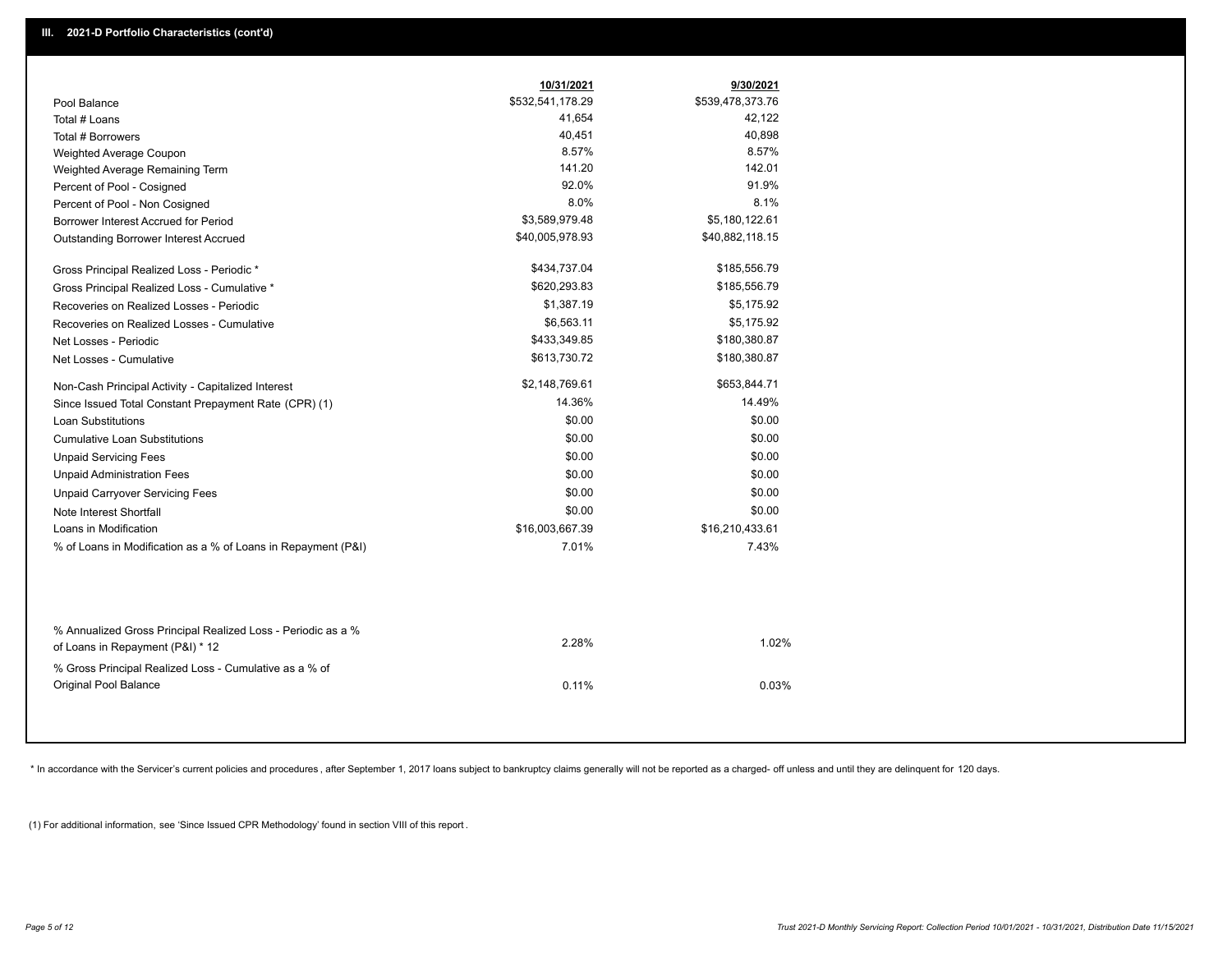## **Loan Program**

A

|                                    | Weighted<br>Average | # LOANS | <b>\$ AMOUNT</b> | $%$ *     |
|------------------------------------|---------------------|---------|------------------|-----------|
| - Smart Option Interest-Only Loans | 7.35%               | 10,268  | \$104,599,766.53 | 19.642%   |
| - Smart Option Fixed Pay Loans     | 8.58%               | 10,400  | \$164,452,970.93 | 30.881%   |
| - Smart Option Deferred Loans      | 9.04%               | 20,986  | \$263,488,440.83 | 49.478%   |
| - Other Loan Programs              | $0.00\%$            | 0       | \$0.00           | $0.000\%$ |
| <b>Total</b>                       | 8.57%               | 41,654  | \$532,541,178.29 | 100.000%  |

\* Percentages may not total 100% due to rounding

B

C

**Index Type**

|                       | Weighted<br>Average | # LOANS | <b>\$ AMOUNT</b> | % *      |
|-----------------------|---------------------|---------|------------------|----------|
| - Fixed Rate Loans    | 9.46%               | 19,724  | \$266,023,484.87 | 49.954%  |
| - LIBOR Indexed Loans | 7.68%               | 21,930  | \$266,517,693.42 | 50.046%  |
| - Other Index Rates   | $0.00\%$            | 0       | \$0.00           | 0.000%   |
| <b>Total</b>          | 8.57%               | 41,654  | \$532,541,178.29 | 100.000% |

\* Percentages may not total 100% due to rounding

## **Weighted Average Recent FICO**

| (2)<br>Wtd Avg Recent FICO Band | # LOANS        | <b>\$ AMOUNT</b> | $%$ *    |
|---------------------------------|----------------|------------------|----------|
| $0 - 639$                       | 1,864          | \$22,183,984.16  | 4.166%   |
| 640 - 669                       | 2,289          | \$27,710,981.53  | 5.204%   |
| 670 - 699                       | 4,839          | \$60,484,079.11  | 11.358%  |
| 700 - 739                       | 9,856          | \$127,665,241.24 | 23.973%  |
| $740 +$                         | 22,804         | \$294,478,263.04 | 55.297%  |
| $N/A$ <sub>(1)</sub>            | $\overline{2}$ | \$18,629.21      | 0.003%   |
| <b>Total</b>                    | 41,654         | \$532,541,178.29 | 100.000% |
|                                 |                |                  |          |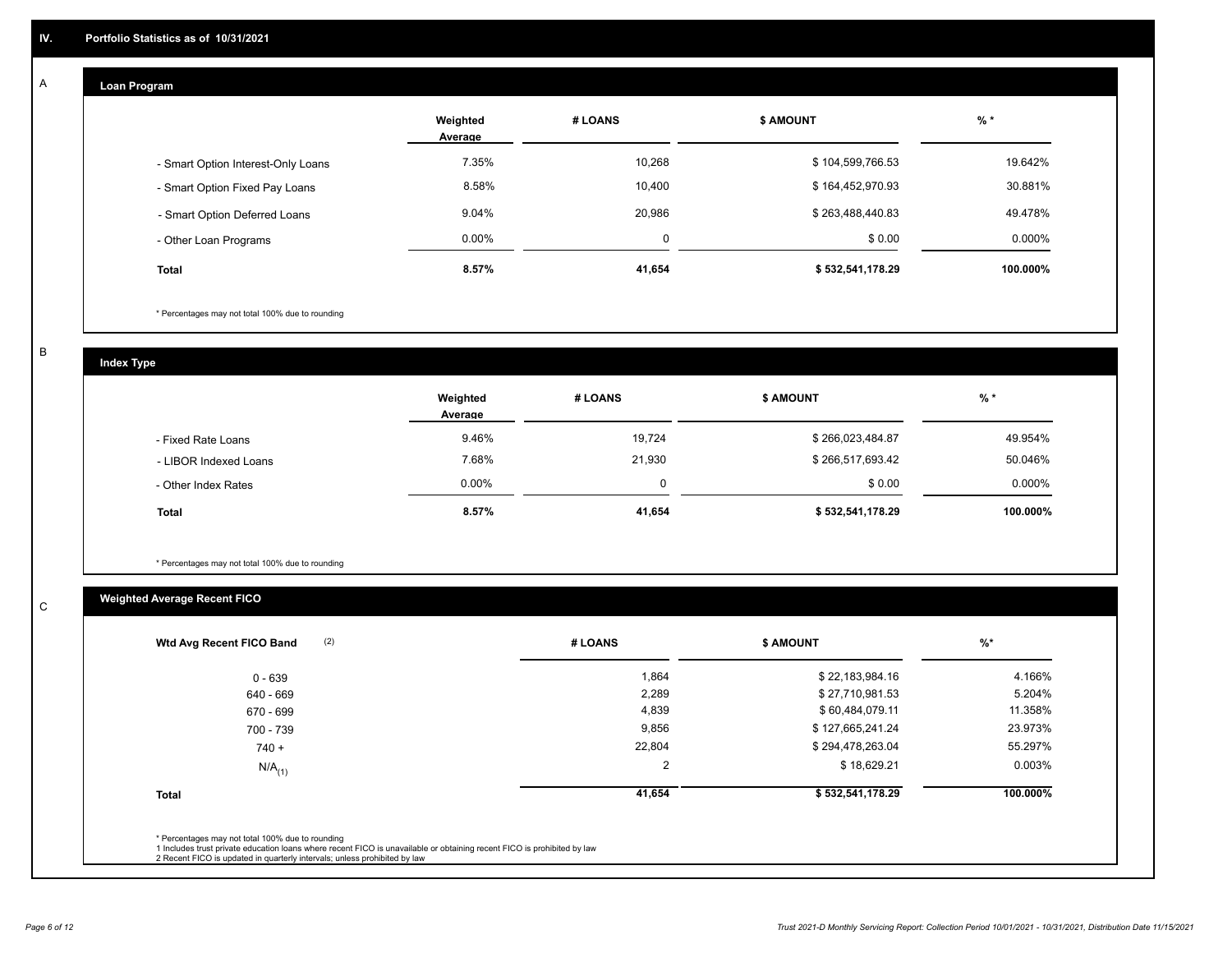| V. |                                      | 2021-D Reserve Account and Principal Distribution Calculations                       |                  |  |
|----|--------------------------------------|--------------------------------------------------------------------------------------|------------------|--|
| Α. |                                      | <b>Reserve Account</b>                                                               |                  |  |
|    |                                      | Specified Reserve Account Balance                                                    | \$1,400,408.00   |  |
|    |                                      | <b>Actual Reserve Account Balance</b>                                                | \$1,400,408.00   |  |
| В. | <b>Principal Distribution Amount</b> |                                                                                      |                  |  |
|    | i.                                   | <b>Class A Notes Outstanding</b>                                                     | \$460,722,399.54 |  |
|    | ii.                                  | Pool Balance                                                                         | \$532,541,178.29 |  |
|    | iii.                                 | First Priority Principal Distribution Amount (i - ii)                                | \$0.00           |  |
|    | iv.                                  | Class A and B Notes Outstanding                                                      | \$500,722,399.54 |  |
|    | ۷.                                   | First Priority Principal Distribution Amount                                         | \$0.00           |  |
|    | vi.                                  | Pool Balance                                                                         | \$532,541,178.29 |  |
|    | vii.                                 | Specified Overcollateralization Amount                                               | \$106,508,235.66 |  |
|    | viii.                                | Regular Principal Distribution Amount (if (iv > 0, (iv - v) - (vi - vii))            | \$74,689,456.91  |  |
|    | ix.                                  | Pool Balance                                                                         | \$532,541,178.29 |  |
|    | х.                                   | 10% of Initial Pool Balance                                                          | \$54,934,881.54  |  |
|    | xi.                                  | First Priority Principal Distribution Amount                                         | \$0.00           |  |
|    | xii.                                 | Regular Principal Distribution Amount                                                | \$74,689,456.91  |  |
|    | xiii.                                | Available Funds (after payment of waterfall items A through I)                       | \$0.00           |  |
|    |                                      | xiv. Additional Principal Distribution Amount (if(vi <= x,min(xiii, vi - xi - xii))) | \$0.00           |  |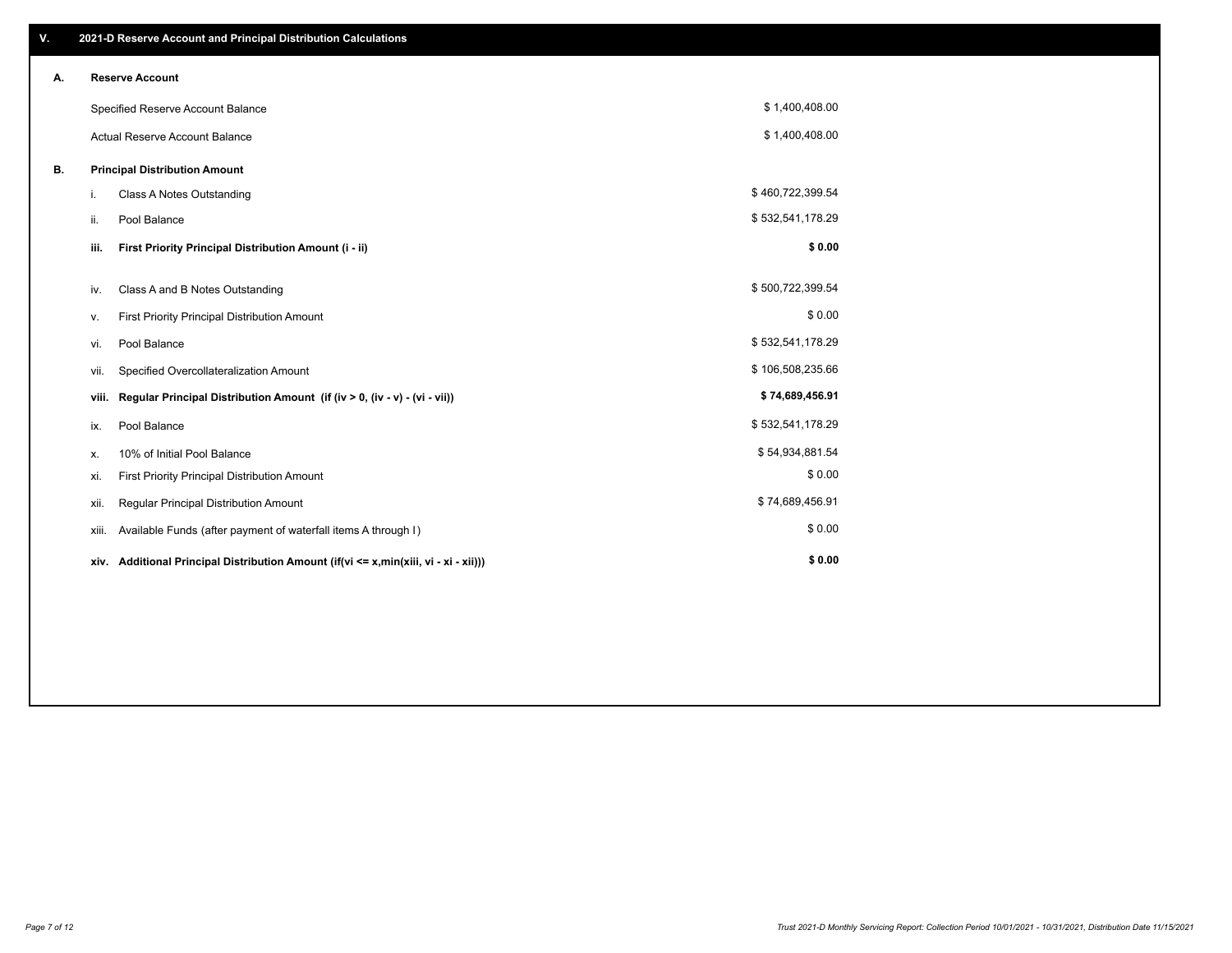|    |                                                         | Paid           | <b>Funds Balance</b> |
|----|---------------------------------------------------------|----------------|----------------------|
|    | <b>Total Available Funds</b>                            |                | \$9,529,117.55       |
| A  | <b>Trustee Fees</b>                                     | \$0.00         | \$9,529,117.55       |
| В  | <b>Servicing Fees</b>                                   | \$334,289.02   | \$9,194,828.53       |
| C  | i. Administration Fees                                  | \$8,333.00     | \$9,186,495.53       |
|    | ii. Unreimbursed Administrator Advances plus any Unpaid | \$0.00         | \$9,186,495.53       |
| D  | Class A Noteholders Interest Distribution Amount        | \$462,592.50   | \$8,723,903.03       |
| E. | First Priority Principal Payment                        | \$0.00         | \$8,723,903.03       |
| F. | Class B Noteholders Interest Distribution Amount        | \$77,000.00    | \$8,646,903.03       |
| G  | <b>Reinstatement Reserve Account</b>                    | \$0.00         | \$8,646,903.03       |
| H  | Regular Principal Distribution                          | \$8,646,903.03 | \$0.00               |
|    | <b>Carryover Servicing Fees</b>                         | \$0.00         | \$0.00               |
| J  | Additional Principal Distribution Amount                | \$0.00         | \$0.00               |
| Κ  | Unpaid Expenses of Trustee                              | \$0.00         | \$0.00               |
| L  | Unpaid Expenses of Administrator                        | \$0.00         | \$0.00               |
| М  | Remaining Funds to the Residual Certificateholders      | \$0.00         | \$0.00               |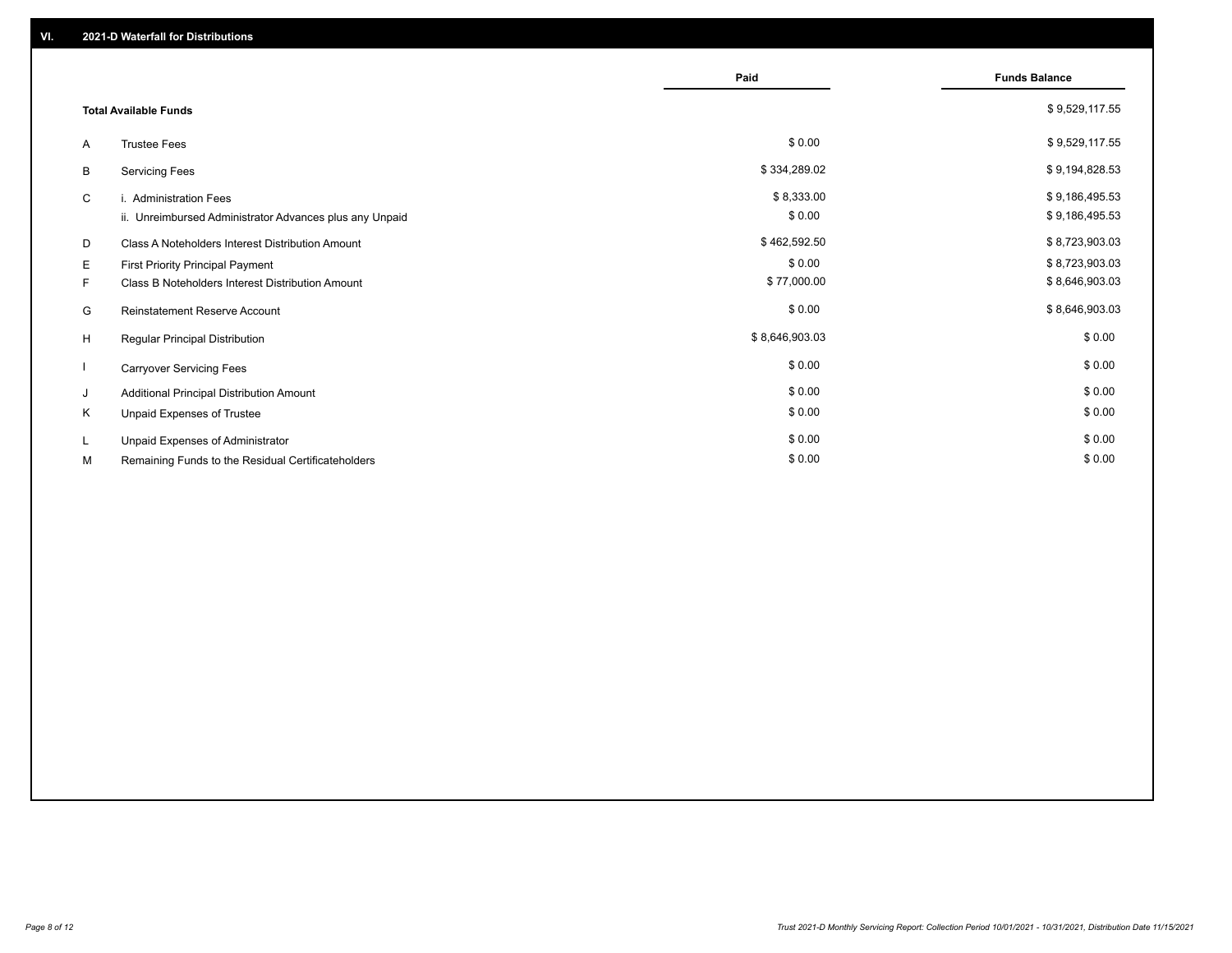| <b>Distribution Amounts</b>                                |                         |                         |                         |
|------------------------------------------------------------|-------------------------|-------------------------|-------------------------|
|                                                            | A <sub>1</sub> A        | A <sub>1</sub> B        | в                       |
| Cusip/Isin                                                 | 78449MAA4               | 78449MAB2               | 78449MAC0               |
| <b>Beginning Balance</b>                                   | \$361,388,001.28        | \$99,334,398.26         | \$40,000,000.00         |
| Index                                                      | <b>FIXED</b>            | <b>LIBOR</b>            | <b>FIXED</b>            |
| Spread/Fixed Rate                                          | 1.34%                   | 0.60%                   | 2.31%                   |
| Record Date (Days Prior to Distribution)                   | 1 NEW YORK BUSINESS DAY | 1 NEW YORK BUSINESS DAY | 1 NEW YORK BUSINESS DAY |
| <b>Accrual Period Begin</b>                                | 10/15/2021              | 10/15/2021              | 10/15/2021              |
| <b>Accrual Period End</b>                                  | 11/15/2021              | 11/15/2021              | 11/15/2021              |
| <b>Daycount Fraction</b>                                   | 0.08333333              | 0.08611111              | 0.08333333              |
| Interest Rate*                                             | 1.34000%                | 0.69025%                | 2.31000%                |
| <b>Accrued Interest Factor</b>                             | 0.001116667             | 0.000594382             | 0.001925000             |
| <b>Current Interest Due</b>                                | \$403,549.93            | \$59,042.57             | \$77,000.00             |
| Interest Shortfall from Prior Period Plus Accrued Interest | $\mathcal{S}$ -         | $\mathcal{S}$ -         | $\mathsf{\$}$ -         |
| <b>Total Interest Due</b>                                  | \$403,549.93            | \$59,042.57             | \$77,000.00             |
| <b>Interest Paid</b>                                       | \$403,549.93            | \$59,042.57             | \$77,000.00             |
| <b>Interest Shortfall</b>                                  | $\mathsf{\$}$ -         | $\mathsf{\$}$ -         | $\mathcal{S}$ -         |
| <b>Principal Paid</b>                                      | \$6,782,581.02          | \$1,864,322.01          | $\mathsf{\$}$ -         |
| <b>Ending Principal Balance</b>                            | \$354,605,420.26        | \$97,470,076.25         | \$40,000,000.00         |
| Paydown Factor                                             | 0.017755448             | 0.017755448             | 0.000000000             |
| <b>Ending Balance Factor</b>                               | 0.928286440             | 0.928286440             | 1.000000000             |

\* Pay rates for Current Distribution. For the interest rates applicable to the next distribution date, please see https://www.salliemae.com/about/investors/data/SMBabrate.txt.

**VII. 2021-D Distributions**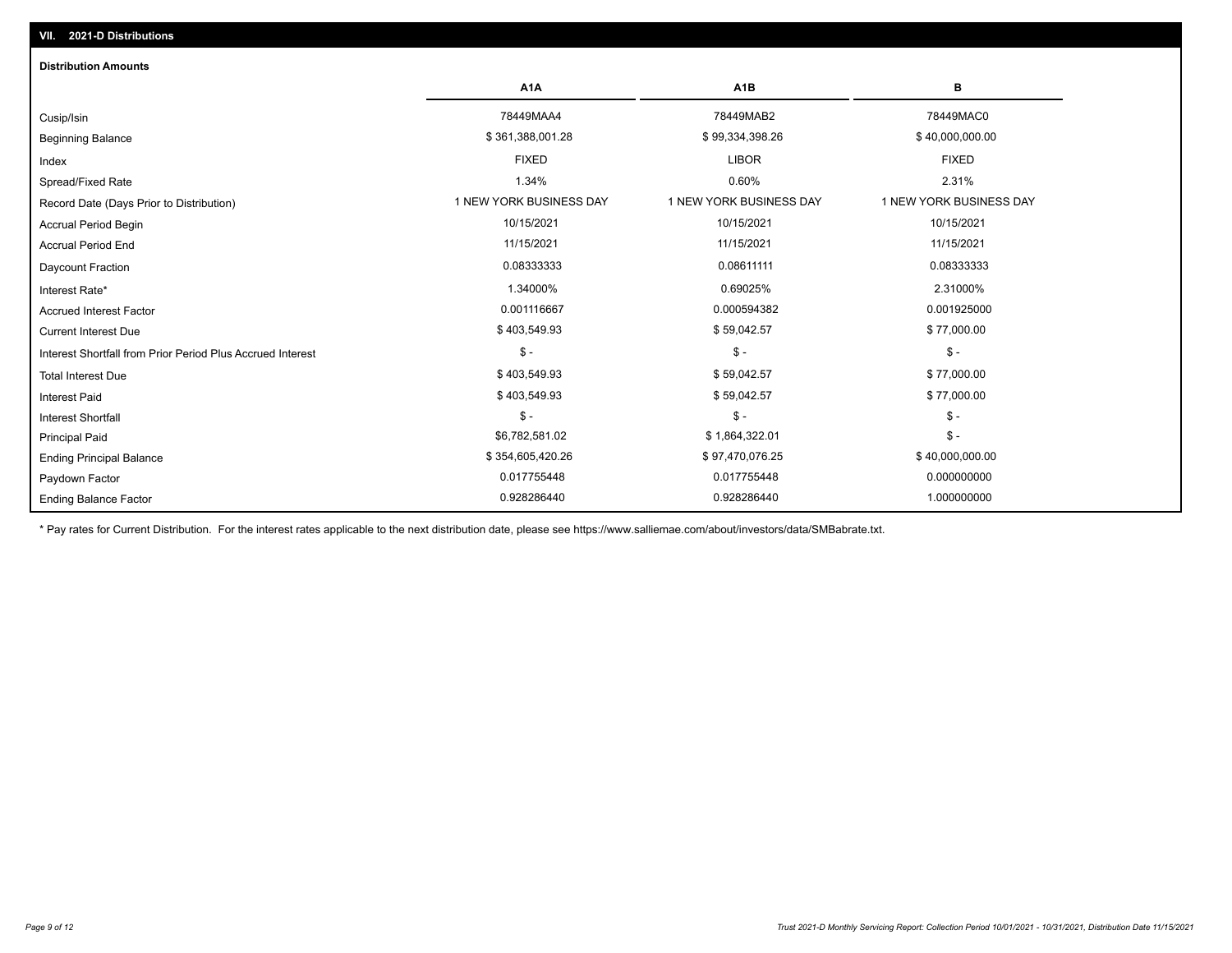#### **Since Issued Total CPR**

$$
\text{total cPR} = 1 - \left(\frac{APB}{PPB}\right)^{\left(\frac{12}{MSC}\right)}
$$

APB = Actual period-end Pool Balance PPB = Projected period-end Pool Balance assuming no prepayments and no defaults Pool Balance = Sum(Principal Balance + Interest Accrued to Capitalize Balance) MSC = Months Since Cut-Off

I J Ι

#### **Since-Issued Total Constant Prepayment Rate (CPR)**

Since-Issued Total CPR measures prepayments, both voluntary and involuntary, for a trust student loan pool over the life of a transaction. For each trust distribution, the actual month-end pool balance is compared against a month-end pool balance originally projected at issuance assuming no prepayments and defaults. For purposes of Since- Issued Total CPR calculations, projected period end pool balance assumes in-school status loans have up to a six month grace period before moving to repayment, grace status loans remain in grace status until their status end date and then to move to full principal and interest repayment, loans subject to interim interest or fixed payments during their in-school and grace period continue paying interim interest or fixed payments until full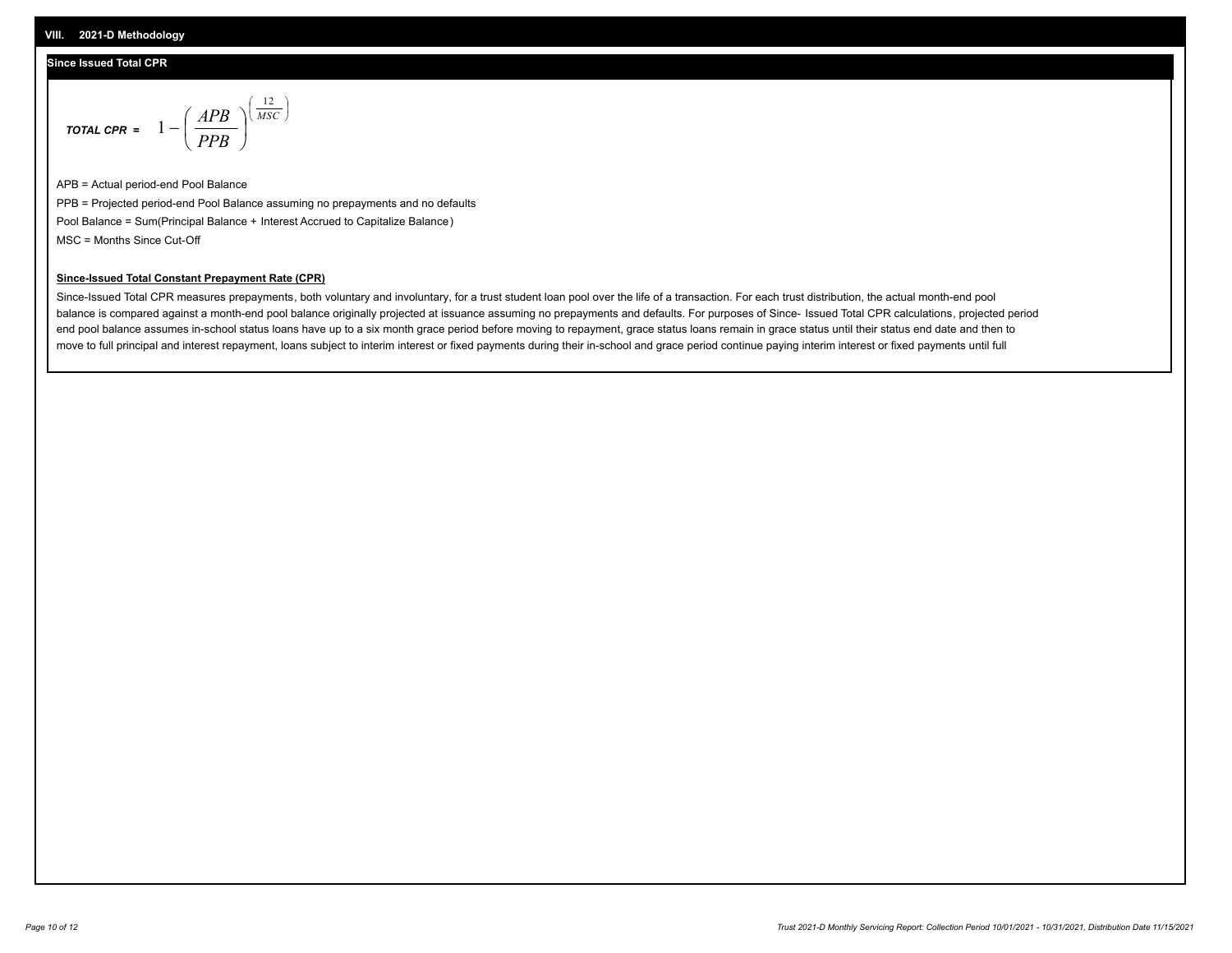## **EU RISK RETENTION**

As of the date of this report, Sallie Mae Bank confirms that (i) it retains, through its ownership of the Depositor (its wholly-owned subsidiary), a material net economic interest of not less than 5% of the aggregate principal balance of the Trust Student Loans in accordance with the EU Retention Rules ; (ii) the retained interest is held via ownership of the R Certificate; and (iii) the retained interest is not subject to any credit risk mitigation, any short position or any other credit risk hedge and has not been sold except as permitted by the EU Retention Rules.